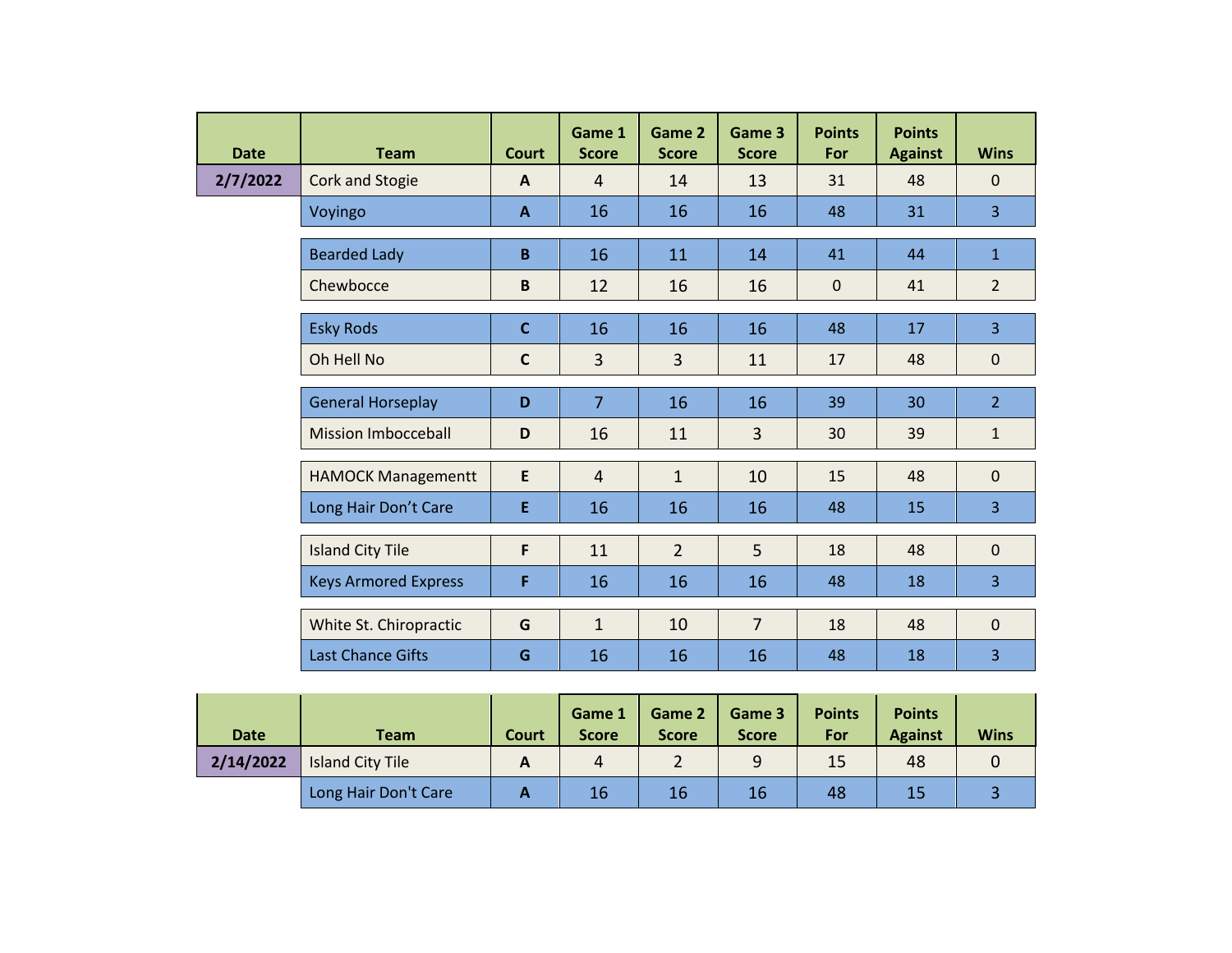| <b>Last Chance Gifts</b>            | B            | 14             | 16 | 10              | 40 | 40 | $\mathbf{1}$   |
|-------------------------------------|--------------|----------------|----|-----------------|----|----|----------------|
| <b>Keys Armored Express</b>         | B            | 16             | 8  | 16              | 40 | 40 | $\overline{2}$ |
| <b>Bearded Lady</b>                 | $\mathbf C$  | 16             | 16 | 16              | 48 | 28 | 3              |
| Cork & Stogie                       | $\mathsf{C}$ | $\overline{7}$ | 10 | 11              | 28 | 48 | $\mathbf 0$    |
| <b>Esky Rods</b>                    | D            | 16             | 16 | 16              | 48 | 19 | 3              |
| Voyingo                             | D            | 9              | 7  | 3               | 19 | 48 | $\mathbf 0$    |
| <b>White Street</b><br>Chiropractic | E            | 9              | 3  | $6\phantom{1}6$ | 18 | 48 | $\mathbf 0$    |
| Chewbocce                           | E            | 16             | 16 | 16              | 48 | 18 | 3              |
| <b>General Horseplay</b>            | F            | 16             | 16 | 16              | 48 | 28 | $\overline{3}$ |
| Oh Hell No                          | F            | 15             | 8  | 5               | 28 | 48 | $\mathbf{0}$   |
| <b>HAMOK Management</b>             | G            | 6              | 14 | 16              | 36 | 46 | $\mathbf{1}$   |
| <b>Mission Imbocceball</b>          | G            | 16             | 16 | 14              | 46 | 36 | $\overline{2}$ |

| <b>Date</b> | <b>Team</b>              | Court        | Game 1<br><b>Score</b> | Game 2<br><b>Score</b> | Game 3<br><b>Score</b> | <b>Points</b><br>For | <b>Points</b><br><b>Against</b> | <b>Wins</b> |
|-------------|--------------------------|--------------|------------------------|------------------------|------------------------|----------------------|---------------------------------|-------------|
| 2/21/2022   | <b>General Horseplay</b> | A            | 16                     | 16                     | 16                     | 48                   | 13                              | 3           |
|             | Voyingo                  | $\mathbf{A}$ | 5                      | 5                      | 3                      | 13                   | 48                              | 0           |
|             | <b>HAMOCK Management</b> | B            | 16                     | 16                     | 16                     | 48                   | 36                              |             |
|             | Oh Hell No               | B            | 13                     | 15                     | 8                      | 36                   | 48                              | 0           |
|             |                          |              |                        |                        |                        |                      |                                 |             |
|             | <b>Island City Tile</b>  |              |                        | 4                      | 8                      | 19                   | 48                              | 0           |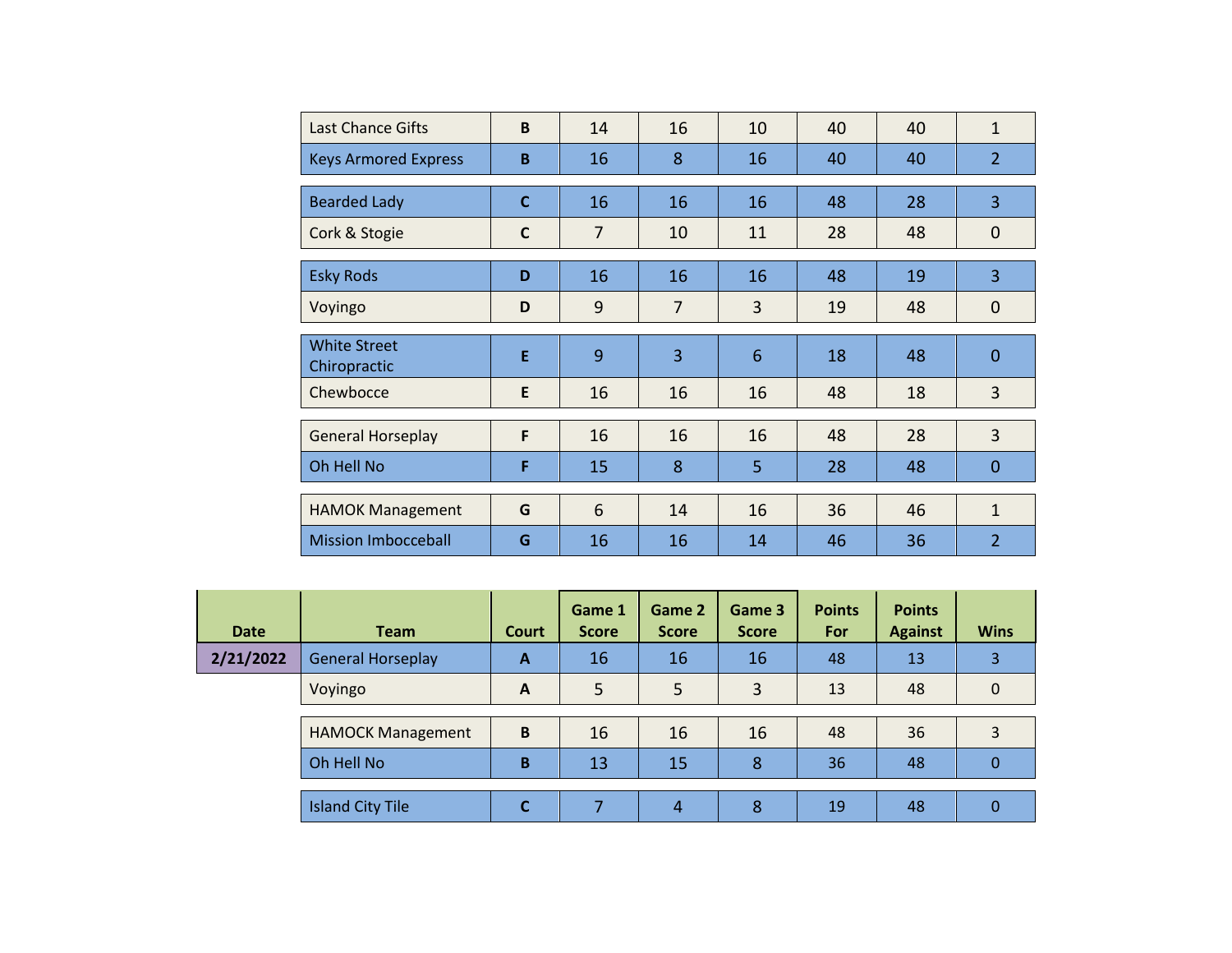| <b>Mission Imbocceball</b>          | $\mathsf{C}$ | 16             | 16             | 16             | 48 | 19 | 3              |
|-------------------------------------|--------------|----------------|----------------|----------------|----|----|----------------|
| <b>Keys Armored Express</b>         | D            | 16             | 16             | 16             | 48 | 26 | 3              |
| <b>White Street</b><br>Chiropractic | D            | 3              | 11             | 12             | 26 | 48 | 0              |
| <b>Bearded Lady</b>                 | E            | 16             | 13             | 16             | 45 | 25 | $\overline{2}$ |
| <b>Esky Rods</b>                    | E            | $\overline{7}$ | 16             | $\overline{2}$ | 25 | 45 | $\mathbf{1}$   |
|                                     |              |                |                |                |    |    |                |
| Chewbocce                           | F            | 16             | $\overline{2}$ | 15             | 33 | 43 | $\mathbf{1}$   |
| Cork & Stogie                       | F            | 11             | 16             | 16             | 43 | 33 | $\overline{2}$ |
|                                     |              |                |                |                |    |    |                |
| <b>Last Chance Gifts</b>            | G            | 15             | 13             | $\overline{7}$ | 35 | 48 | $\mathbf{0}$   |
| Long Hair Don't Care                | G            | 16             | 16             | 16             | 48 | 35 | 3              |

| <b>Date</b> | <b>Team</b>                         | Court        | Game 1<br><b>Score</b> | Game 2<br><b>Score</b> | Game 3<br><b>Score</b> | <b>Points</b><br>For | <b>Points</b><br><b>Against</b> | <b>Wins</b>    |
|-------------|-------------------------------------|--------------|------------------------|------------------------|------------------------|----------------------|---------------------------------|----------------|
| 2/28/2022   | <b>Last Chance Gifts</b>            | $\mathbf{A}$ | 9                      | 9                      | 13                     | 31                   | 48                              | $\mathbf 0$    |
|             | <b>Mission Imbocceball</b>          | A            | 16                     | 16                     | 16                     | 48                   | 31                              | 3              |
|             | <b>White Street</b><br>Chiropractic | B            | 10                     | 10                     | 16                     | 36                   | 46                              | $\mathbf{1}$   |
|             | Cork & Stogie                       | B            | 16                     | 16                     | 14                     | 46                   | 36                              | $\overline{2}$ |
|             | <b>HAMOK Management</b>             | $\mathsf{C}$ | 13                     | 16                     | 16                     | 45                   | 41                              | $\overline{2}$ |
|             | Voyingo                             | C            | 16                     | 13                     | 12                     | 41                   | 45                              | $\mathbf{1}$   |
|             | <b>Island City Tile</b>             | D            | 16                     | 13                     | 16                     | 45                   | 41                              | $\overline{2}$ |
|             | Oh Hell No                          | D            | 14                     | 16                     | 11                     | 41                   | 45                              | 1              |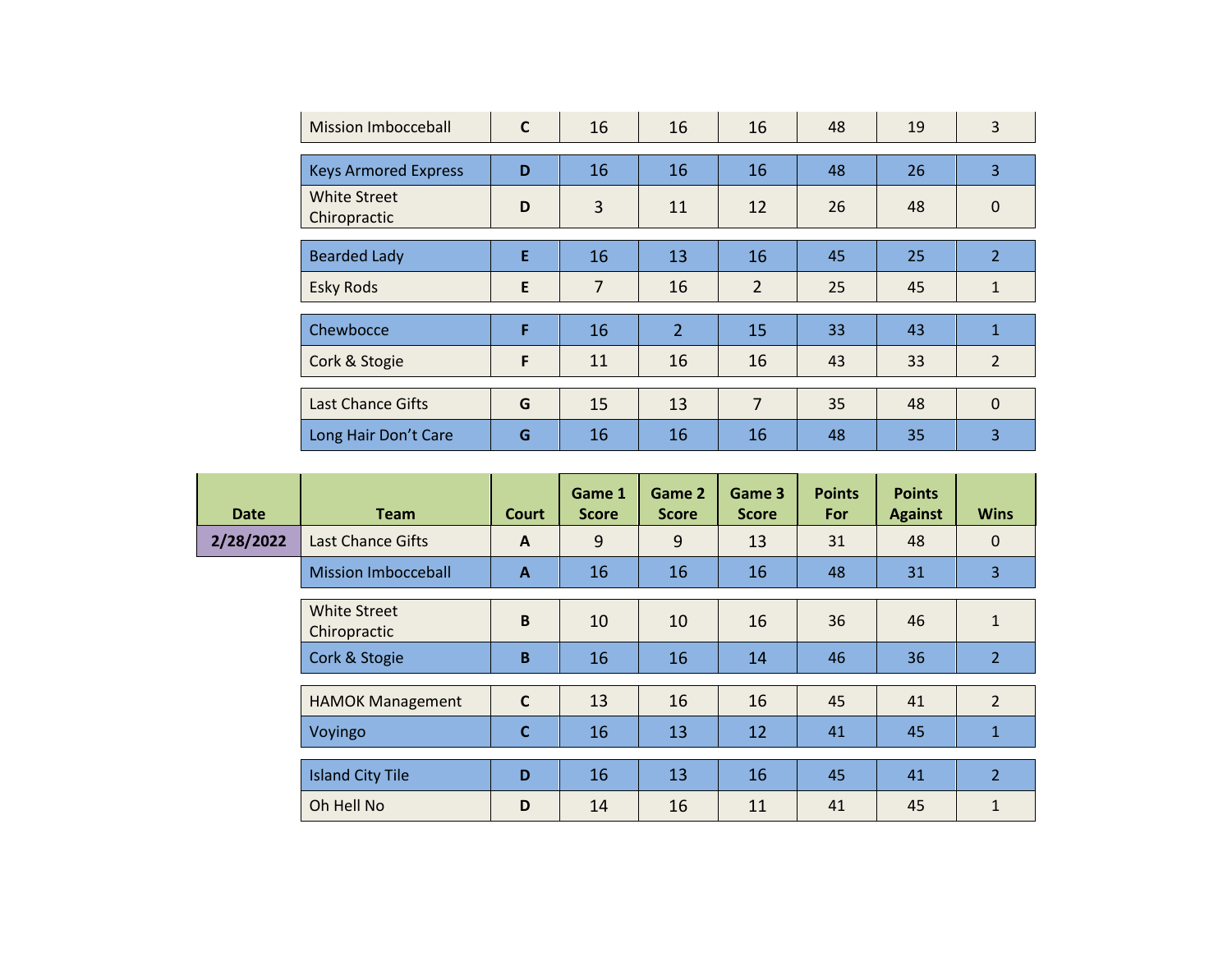| <b>Keys Armored Express</b> | F | 15 | 13 | 16 | 44 | 38 |               |
|-----------------------------|---|----|----|----|----|----|---------------|
| Long Hair Don't Care        | E | 16 | 16 | 6  | 38 | 44 | $\mathcal{D}$ |
|                             |   |    |    |    |    |    |               |
| <b>Bearded Lady</b>         |   | 16 | 16 | 14 | 46 | 32 |               |
| <b>General Horseplay</b>    | F | 11 | 5  | 16 | 32 | 46 |               |
|                             |   |    |    |    |    |    |               |
| Chewbocce                   | G | ⇁  |    | 5  | 19 | 48 |               |
| <b>Esky Rods</b>            | G | 16 | 16 | 16 | 48 | 19 | 3             |

| <b>Date</b> | <b>Team</b>                         | <b>Court</b>              | Game 1<br><b>Score</b> | Game 2<br><b>Score</b> | Game 3<br><b>Score</b> | <b>Points</b><br>For | <b>Points</b><br><b>Against</b> | <b>Wins</b>    |
|-------------|-------------------------------------|---------------------------|------------------------|------------------------|------------------------|----------------------|---------------------------------|----------------|
| 3/7/2022    | Long Hair Don't Care                | $\mathbf{A}$              | 16                     | 16                     | 16                     | 48                   | 16                              | 3              |
|             | <b>White Street</b><br>Chiropractic | $\boldsymbol{\mathsf{A}}$ | 9                      | $\overline{2}$         | 5                      | 16                   | 48                              | $\mathbf{0}$   |
|             |                                     |                           |                        |                        |                        |                      |                                 |                |
|             | <b>Island City Tile</b>             | B                         | 15                     | $\overline{3}$         | 14                     | 32                   | 48                              | $\mathbf{0}$   |
|             | Voyingo                             | B                         | 16                     | 16                     | 16                     | 48                   | 32                              | 3              |
|             |                                     |                           |                        |                        |                        |                      |                                 |                |
|             | Chewbocce                           | $\mathbf c$               | $6\phantom{1}$         | 16                     | 16                     | 38                   | 30                              | $\overline{2}$ |
|             | <b>General Horseplay</b>            | $\mathsf{C}$              | 16                     | 8                      | 6                      | 30                   | 38                              | $\mathbf{1}$   |
|             |                                     |                           |                        |                        |                        |                      |                                 |                |
|             | <b>Keys Armored Express</b>         | D                         | 16                     | 13                     | 16                     | 16                   | 32 <sub>2</sub>                 | $\overline{2}$ |
|             | <b>Mission Imbocceball</b>          | D                         | 6                      | 16                     | 10                     | 32                   | 45                              | 1              |
|             |                                     |                           |                        |                        |                        |                      |                                 |                |
|             | Cork & Stogie                       | E                         | 12                     | $\overline{4}$         | 16                     | 32                   | 43                              | $\mathbf{1}$   |
|             | <b>Esky Rods</b>                    | E                         | 16                     | 16                     | 11                     | 43                   | 32                              | $\overline{2}$ |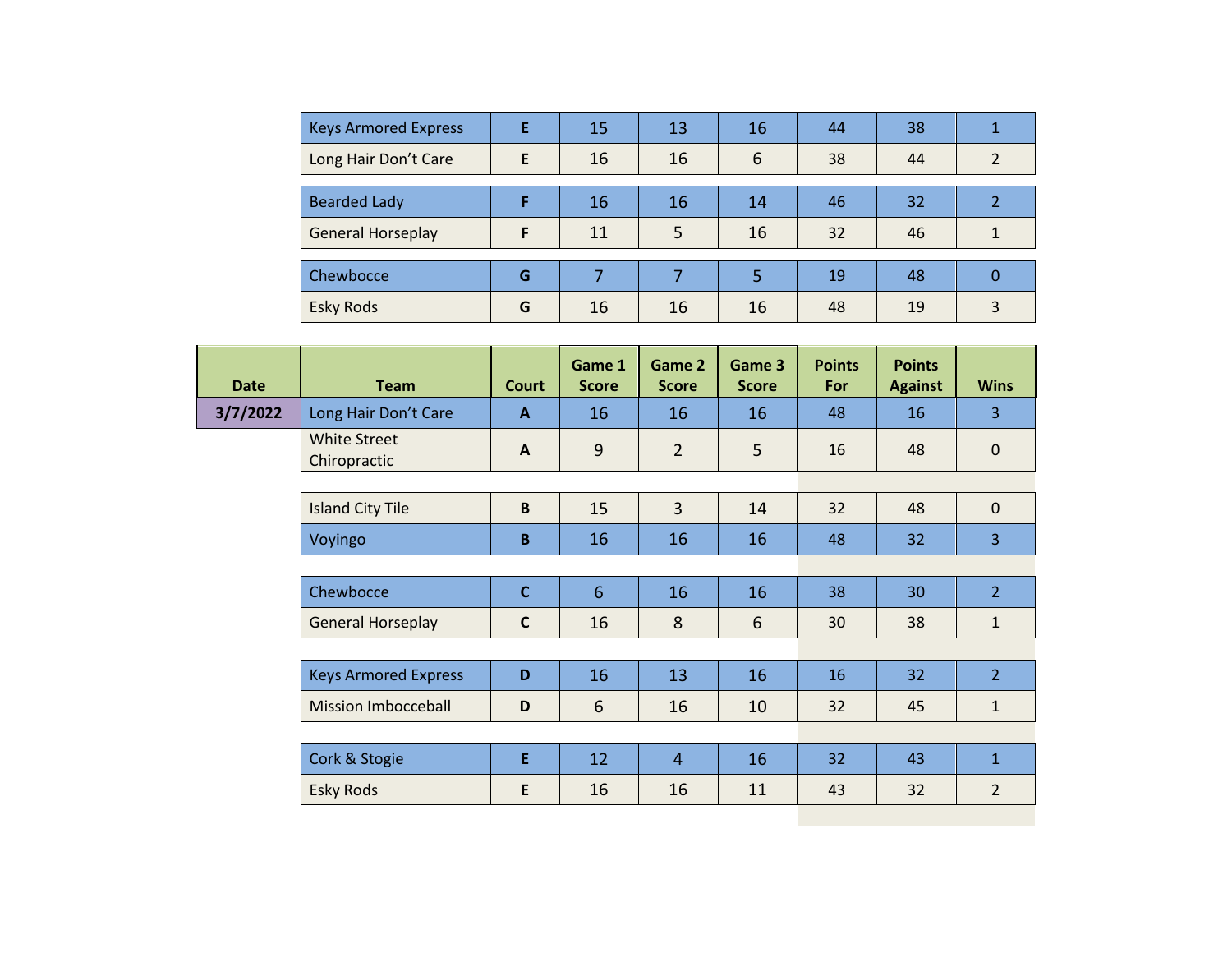| Last Chance Gifts       |   | 16 | 16 | 16 | 48 | 23 |  |
|-------------------------|---|----|----|----|----|----|--|
| Oh Hell No              |   |    |    |    | 23 | 48 |  |
|                         |   |    |    |    |    |    |  |
| <b>Bearded Lady</b>     | G | 16 | 13 | 16 | 45 | 29 |  |
| <b>HAMOK Management</b> | G |    | 16 |    | 29 | 45 |  |

| <b>Date</b> | <b>Team</b>                         | <b>Court</b> | Game 1<br><b>Score</b> | Game 2<br><b>Score</b> | Game 3<br><b>Score</b> | <b>Points</b><br>For | <b>Points</b><br><b>Against</b> | <b>Wins</b>    |
|-------------|-------------------------------------|--------------|------------------------|------------------------|------------------------|----------------------|---------------------------------|----------------|
| 3/14/2022   | <b>Keys Armored Express</b>         | $\mathbf{A}$ | 16                     | 15                     | 16                     | 47                   | 27                              | $\overline{2}$ |
|             | Oh Hell No                          | $\mathbf{A}$ | 5                      | 16                     | $6\phantom{1}6$        | 27                   | 47                              | $\mathbf{1}$   |
|             | Cork & Stogie                       | $\mathbf B$  | 16                     | 10                     | 11                     | 37                   | 37                              | $\mathbf{1}$   |
|             | <b>General Horseplay</b>            | $\mathbf B$  | 5                      | 16                     | 16                     | 37                   | 37                              | $\overline{2}$ |
|             | Long Hair Don't Care                | $\mathbf{C}$ | 16                     | $\overline{9}$         | 16                     | 41                   | 32                              | $\overline{2}$ |
|             | <b>Mission Imbocceball</b>          | $\mathsf{C}$ | 8                      | 16                     | 8                      | 32                   | 41                              | $\mathbf{1}$   |
|             | Chewbocce                           | D            | 12                     | 11                     | $\overline{4}$         | 27                   | 48                              | $\mathbf{0}$   |
|             | <b>HAMOCK Management</b>            | D            | 16                     | 16                     | 16                     | 48                   | 27                              | $\overline{3}$ |
|             | <b>Last Chance Gifts</b>            | E            | 16                     | 16                     | 16                     | 48                   | 40                              | 3              |
|             | Voyingo                             | E            | 13                     | 13                     | 14                     | 40                   | 48                              | $\mathbf{0}$   |
|             | <b>Bearded Lady</b>                 | F            | 16                     | 16                     | 16                     | 48                   | 15                              | 3              |
|             | <b>Island City Tile</b>             | F            | 5                      | $\overline{7}$         | 3                      | 15                   | 48                              | $\mathbf 0$    |
|             | <b>White Street</b><br>Chiropractic | G            | $\overline{2}$         | $\overline{2}$         | 16                     | 20                   | 44                              | $\mathbf{1}$   |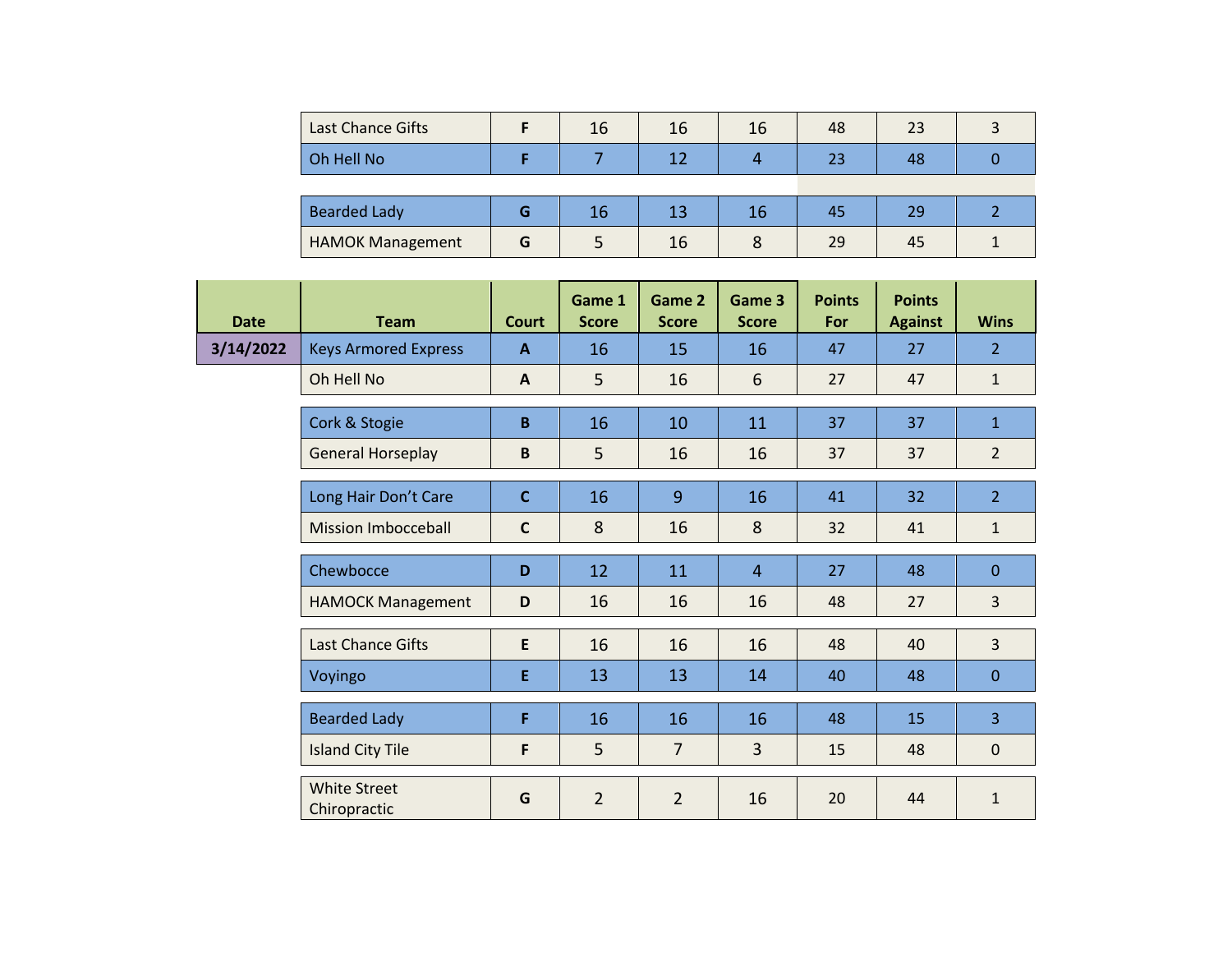|             | <b>Esky Rods</b>                    | G            | 16                     | 16                     | 12                     | 44                   | 20                              | $\overline{2}$ |
|-------------|-------------------------------------|--------------|------------------------|------------------------|------------------------|----------------------|---------------------------------|----------------|
|             |                                     |              |                        |                        |                        |                      |                                 |                |
| <b>Date</b> | <b>Team</b>                         | <b>Court</b> | Game 1<br><b>Score</b> | Game 2<br><b>Score</b> | Game 3<br><b>Score</b> | <b>Points</b><br>For | <b>Points</b><br><b>Against</b> | <b>Wins</b>    |
| 3/28/2022   | Cork & Stogie                       | $\mathbf{A}$ | 10                     | 8                      | 16                     | 34                   | 46                              | $\mathbf{1}$   |
|             | <b>HAMOCK Management</b>            | A            | 16                     | 16                     | 14                     | 46                   | 34                              | $\overline{2}$ |
|             | <b>Bearded Lady</b>                 | $\mathbf B$  | 16                     | 16                     | 16                     | 48                   | 27                              | 3              |
|             | <b>Last Chance Gifts</b>            | $\mathbf B$  | 11                     | $\overline{7}$         | 9                      | 27                   | 48                              | $\mathbf{0}$   |
|             | <b>Esky Rods</b>                    | $\mathsf C$  | 16                     | 16                     | 16                     | 48                   | 18                              | $\overline{3}$ |
|             | <b>General Horseplay</b>            | $\mathbf C$  | 9                      | $\overline{2}$         | $\overline{7}$         | 18                   | 48                              | $\overline{0}$ |
|             | <b>Keys Armored Express</b>         | D            | 13                     | 16                     | 16                     | 45                   | 21                              | $\overline{2}$ |
|             | Voyingo                             | D            | 16                     | $\overline{2}$         | $\overline{3}$         | 21                   | 45                              | $\mathbf{1}$   |
|             | Chewbocce                           | E            | 16                     | 16                     | 16                     | 48                   | 23                              | $\overline{3}$ |
|             | <b>Island City Tile</b>             | E            | $\overline{2}$         | $\overline{9}$         | 12                     | 23                   | 48                              | $\pmb{0}$      |
|             | <b>White Street</b><br>Chiropractic | F            | 5                      | 12                     | 8                      | 25                   | 48                              | $\mathbf{0}$   |
|             | <b>Mission Imbocceball</b>          | F            | 16                     | 16                     | 16                     | 48                   | 25                              | $\overline{3}$ |
|             | Long Hair Don't Care                | G            | 16                     | 16                     | 16                     | 48                   | 14                              | $\overline{3}$ |
|             | Oh Hell No                          | G            | 11                     | $\mathbf{1}$           | $\overline{2}$         | 14                   | 48                              | $\mathbf 0$    |
|             |                                     |              |                        |                        |                        |                      |                                 |                |

|      |      |              |              | Game 1   Game 2   Game 3   Points |       |     | <b>Points</b>  |             |
|------|------|--------------|--------------|-----------------------------------|-------|-----|----------------|-------------|
| Date | Team | <b>Court</b> | <b>Score</b> | <b>Score</b>                      | Score | For | <b>Against</b> | <b>Wins</b> |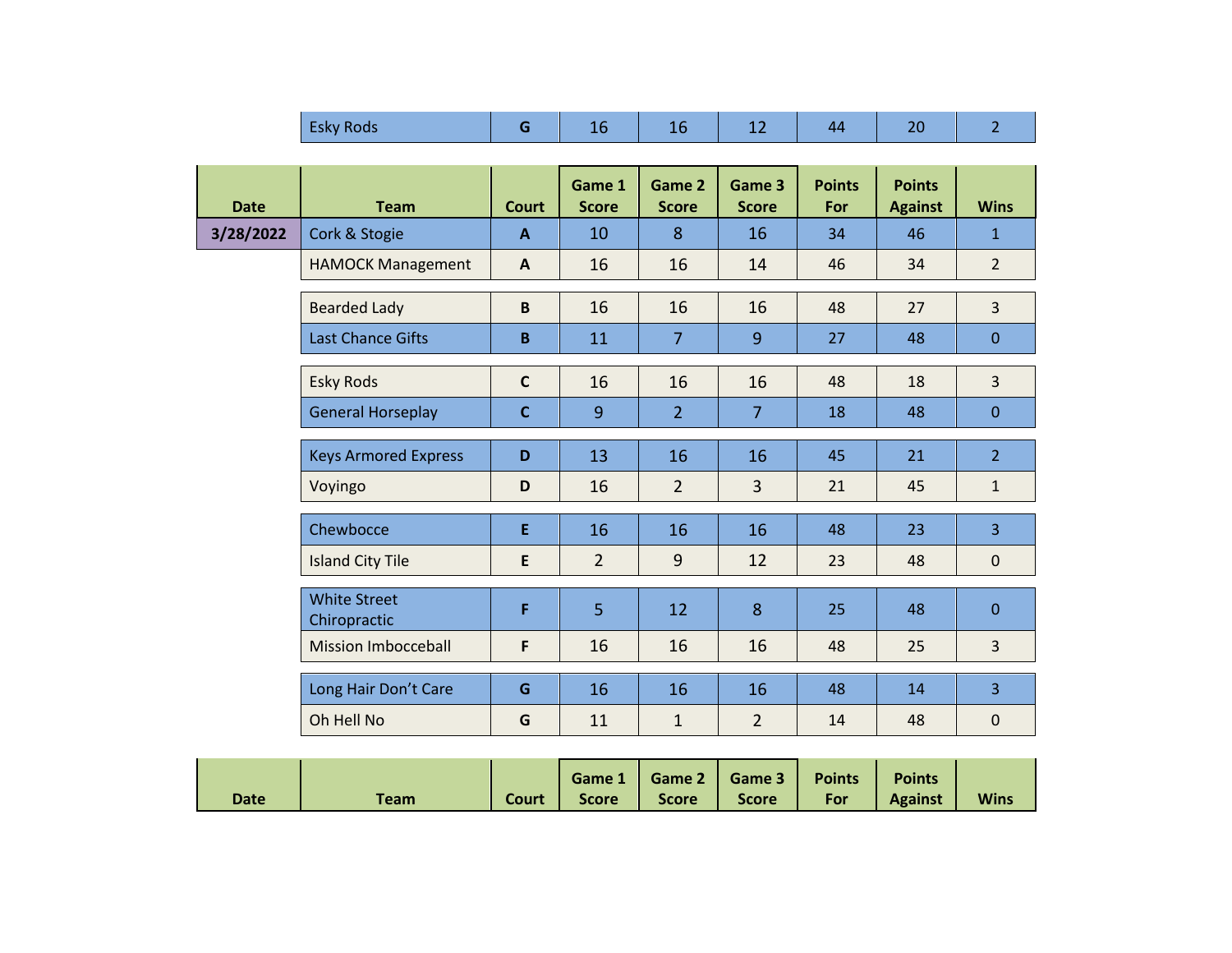| 4/4/2022 | Chewbocce                           | $\mathbf{A}$ | 16             | $\overline{3}$  | 16             | 35 | 44 | $\overline{2}$ |
|----------|-------------------------------------|--------------|----------------|-----------------|----------------|----|----|----------------|
|          | Last Chance Gifts                   | $\mathbf{A}$ | 14             | 16              | 14             | 44 | 35 | $\mathbf{1}$   |
|          |                                     |              |                |                 |                |    |    |                |
|          | <b>Esky Rods</b>                    | B            | 15             | 16              | 10             | 41 | 37 | $\overline{1}$ |
|          | <b>HAMOCK Management</b>            | B            | 16             | 5               | 16             | 37 | 41 | $\overline{2}$ |
|          | Cork & Stogie                       | $\mathbf c$  | 16             | 16              | 13             | 45 | 35 | $\overline{2}$ |
|          |                                     |              |                |                 |                |    |    |                |
|          | <b>Island City Tile</b>             | $\mathsf{C}$ | 6              | 13              | 16             | 35 | 45 | $\mathbf{1}$   |
|          | <b>White Street</b><br>Chiropractic | D            | $\overline{4}$ | 16              | 14             | 34 | 42 | $\mathbf{1}$   |
|          | <b>General Horseplay</b>            | D            | 16             | 10              | 16             | 42 | 34 | $\overline{2}$ |
|          |                                     |              |                |                 |                |    |    |                |
|          | <b>Mission Imbooceball</b>          | E            | 16             | 16              | 16             | 48 | 15 | $\overline{3}$ |
|          | Oh Hell No                          | Ε            | $\mathbf{1}$   | $6\phantom{1}6$ | 8              | 15 | 48 | $\mathbf{0}$   |
|          |                                     |              |                |                 |                |    |    |                |
|          | Long Hair Dont Care                 | F            | 16             | 16              | 16             | 48 | 18 | $\overline{3}$ |
|          | Voyingo                             | F            | $6\phantom{1}$ | 5               | $\overline{7}$ | 18 | 48 | $\pmb{0}$      |
|          |                                     |              |                |                 |                |    |    |                |
|          | <b>Bearded Lady</b>                 | G            | 9              | $6\overline{6}$ | 10             | 25 | 48 | $\mathbf{0}$   |
|          | <b>Keys Armored Express</b>         | G            | 16             | 16              | 16             | 48 | 25 | 3              |

| Date      | <b>Team</b>                         | Court        | <b>Game 1</b><br><b>Score</b> | Game 2<br><b>Score</b> | Game 3<br><b>Score</b> | <b>Points</b><br><b>For</b> | <b>Points</b><br><b>Against</b> | <b>Wins</b> |
|-----------|-------------------------------------|--------------|-------------------------------|------------------------|------------------------|-----------------------------|---------------------------------|-------------|
| 4/11/2022 | Oh Hell No                          | A            | 16                            | 16                     | 16                     | 48                          | 33                              |             |
|           | <b>White Street</b><br>Chiropractic | $\mathbf{A}$ |                               | 12                     | 14                     | 33                          | 48                              |             |
|           |                                     |              |                               |                        |                        |                             |                                 |             |
|           | Chewbocce                           | B            | 15                            | 16                     | 9                      | 40                          | 38                              |             |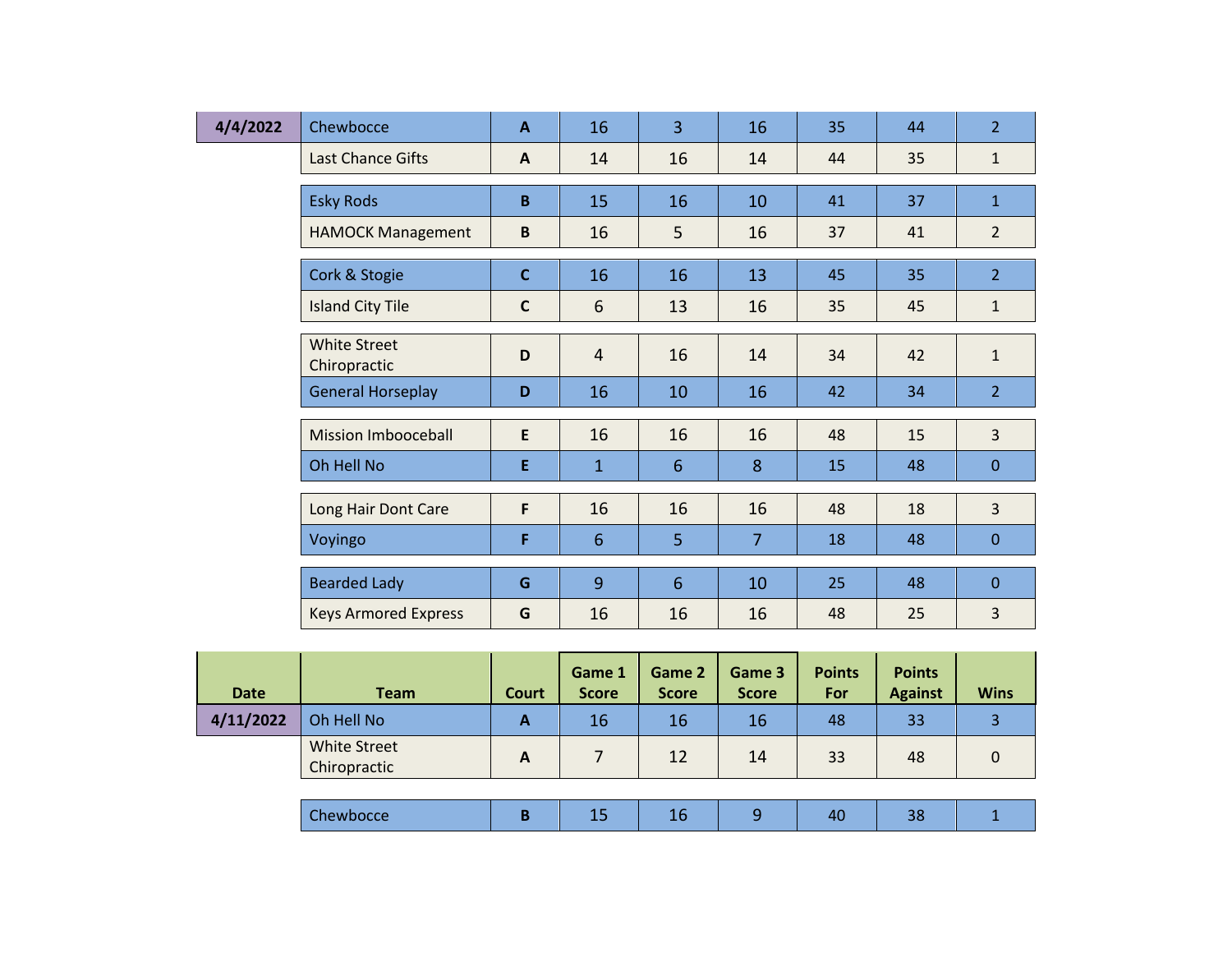| <b>Keys Armored Express</b> | B            | 16             | 6              | 16             | 38 | 40 | $\overline{2}$ |  |  |  |  |
|-----------------------------|--------------|----------------|----------------|----------------|----|----|----------------|--|--|--|--|
|                             |              |                |                |                |    |    |                |  |  |  |  |
| <b>Bearded Lady</b>         | $\mathsf{C}$ | 16             | 6              | 16             | 38 | 44 | $\overline{2}$ |  |  |  |  |
| Long Hair Don't Care        | $\mathsf{C}$ | 14             | 16             | 14             | 44 | 38 | $\mathbf{1}$   |  |  |  |  |
|                             |              |                |                |                |    |    |                |  |  |  |  |
| Cork & Stogie               | D            | 16             | 10             | 16             | 42 | 34 | $\overline{2}$ |  |  |  |  |
| <b>Last Chance Gifts</b>    | D            | 8              | 16             | 10             | 34 | 42 | $\mathbf{1}$   |  |  |  |  |
|                             |              |                |                |                |    |    |                |  |  |  |  |
| <b>General Horseplay</b>    | E            | 8              | 16             | 16             | 40 | 35 | $\overline{2}$ |  |  |  |  |
| <b>HAMOCK Management</b>    | E            | 16             | 11             | 8              | 35 | 40 | $\mathbf{1}$   |  |  |  |  |
|                             |              |                |                |                |    |    |                |  |  |  |  |
| <b>Esky Rods</b>            | F            | 16             | 16             | 16             | 48 | 15 | 3              |  |  |  |  |
| <b>Island City Tile</b>     | F            | $\overline{4}$ | $\overline{4}$ | $\overline{7}$ | 15 | 48 | $\overline{0}$ |  |  |  |  |
|                             |              |                |                |                |    |    |                |  |  |  |  |
| <b>Mission Imbocceball</b>  | G            | 16             | 16             | 16             | 48 | 12 | $\overline{3}$ |  |  |  |  |
| Voyingo                     | G            | 10             | $\overline{2}$ | $\overline{0}$ | 12 | 48 | $\overline{0}$ |  |  |  |  |

| <b>Date</b> | <b>Team</b>                         | Court        | Game 1<br><b>Score</b> | Game 2<br><b>Score</b> | Game 3<br><b>Score</b> | <b>Points</b><br>For | <b>Points</b><br><b>Against</b> | <b>Wins</b> |
|-------------|-------------------------------------|--------------|------------------------|------------------------|------------------------|----------------------|---------------------------------|-------------|
| 4/18/2022   | Cork & Stogie                       | A            | 11                     | 4                      | 9                      | 24                   | 48                              | 0           |
|             | <b>Keys Armoerd Express</b>         | $\mathbf{A}$ | 16                     | 16                     | 16                     | 48                   | 24                              | 3           |
|             |                                     |              |                        |                        |                        |                      |                                 |             |
|             | <b>White Street</b><br>Chiropractic | B            | $\mathbf{1}$           | 3                      | 9                      | 13                   | 48                              | $\Omega$    |
|             | <b>HAMOCK Management</b>            | B            | 16                     | 16                     | 16                     | 48                   | 13                              | 3           |
|             |                                     |              |                        |                        |                        |                      |                                 |             |
|             | <b>Esky Rods</b>                    | $\mathsf{C}$ | 16                     | 16                     | 12                     | 44                   | 25                              |             |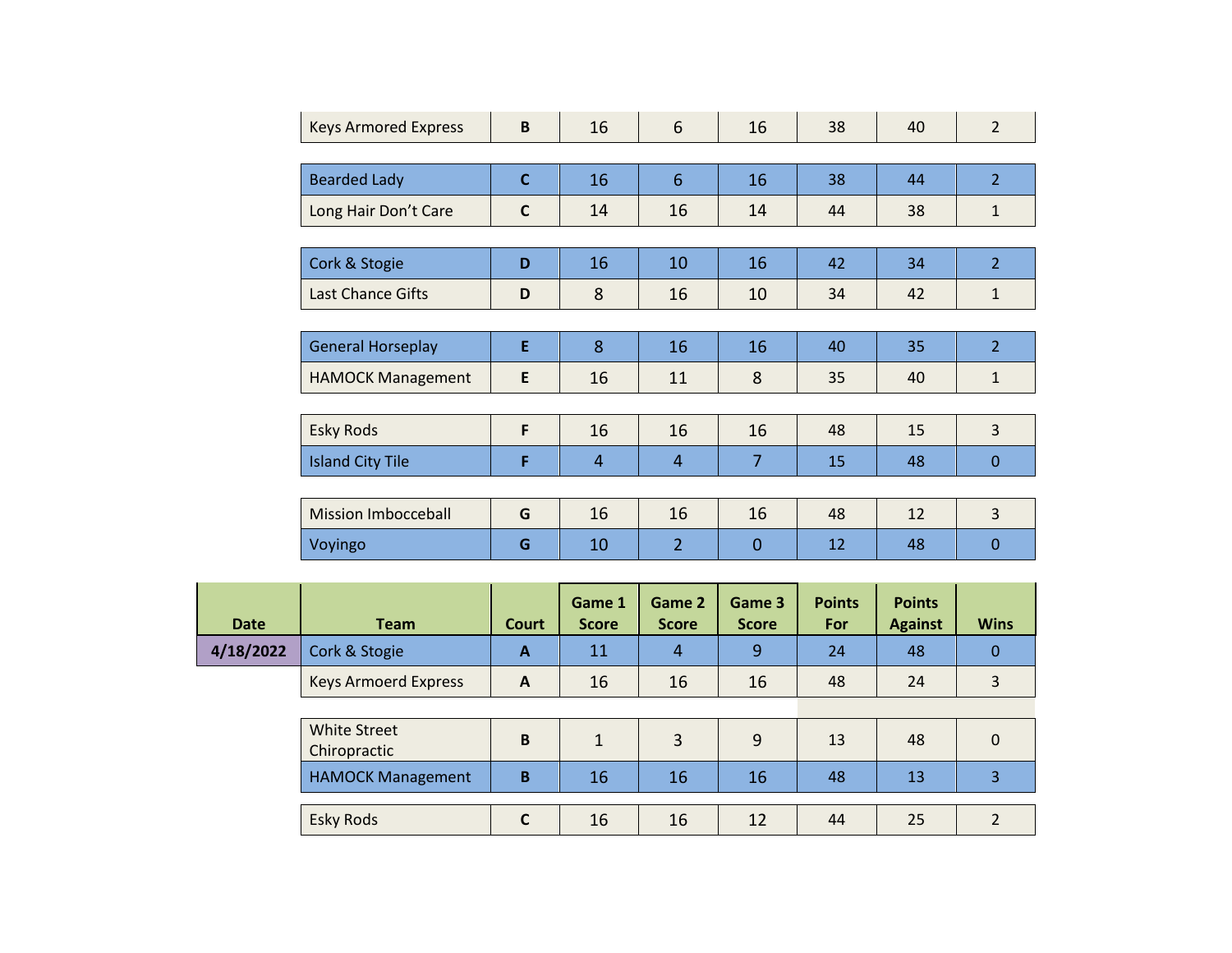| <b>Last Chance Gifts</b>   | C | 4  | 5  | 16             | 25 | 44 | 1              |
|----------------------------|---|----|----|----------------|----|----|----------------|
|                            |   |    |    |                |    |    |                |
| Chewbocce                  | D | 16 | 10 | $\overline{4}$ | 30 | 41 | $\mathbf{1}$   |
| Long Hair Don't Care       | D | 9  | 16 | 16             | 41 | 30 | $\overline{2}$ |
|                            |   |    |    |                |    |    |                |
| Oh Hell No                 | E | 12 | 13 | 8              | 33 | 48 | $\Omega$       |
| Voyingo                    | E | 16 | 16 | 16             | 48 | 33 | 3              |
|                            |   |    |    |                |    |    |                |
| <b>Bearded Lady</b>        | F | 16 | 15 | 16             | 47 | 28 | $\overline{2}$ |
| <b>Mission Imbocceball</b> | F | 8  | 16 | 4              | 28 | 47 | $\mathbf{1}$   |
|                            |   |    |    |                |    |    |                |
| <b>General Horseplay</b>   | G | 9  | 16 | 16             | 41 | 45 | $\overline{2}$ |
| <b>Island City Tile</b>    | G | 16 | 15 | 14             | 45 | 41 | 1              |

| <b>Date</b> | <b>Team</b>                         | <b>Court</b> | Game 1<br><b>Score</b> | Game 2<br><b>Score</b> | Game 3<br><b>Score</b> | <b>Points</b><br>For | <b>Points</b><br><b>Against</b> | <b>Wins</b>    |
|-------------|-------------------------------------|--------------|------------------------|------------------------|------------------------|----------------------|---------------------------------|----------------|
| 4/25/2022   | <b>HAMOCK Management</b>            | $\mathbf{A}$ | 16                     | 14                     | 16                     | 46                   | 37                              | $\overline{2}$ |
|             | <b>Island City Tile</b>             | A            | 13                     | 16                     | 8                      | 37                   | 46                              | $\mathbf{1}$   |
|             | Cork & Stogie                       | B            | 12                     | 5                      | 12                     | 29                   | 48                              | $\mathbf{0}$   |
|             | Long Hair Dont Care                 | B            | 16                     | 16                     | 16                     | 48                   | 29                              | 3              |
|             | Voyingo                             | $\mathbf{C}$ | 16                     | 15                     | 16                     | 47                   | 31                              | $\overline{2}$ |
|             | <b>White Street</b><br>Chiropractic | $\mathbf{C}$ | $\overline{7}$         | 16                     | 8                      | 31                   | 47                              | $\mathbf{1}$   |
|             | <b>Bearded Lady</b>                 | D            | 16                     | 11                     | 16                     | 43                   | 31                              | $\overline{2}$ |
|             | Oh Hell No                          | D            | 9                      | 16                     | 6                      | 31                   | 43                              | 1              |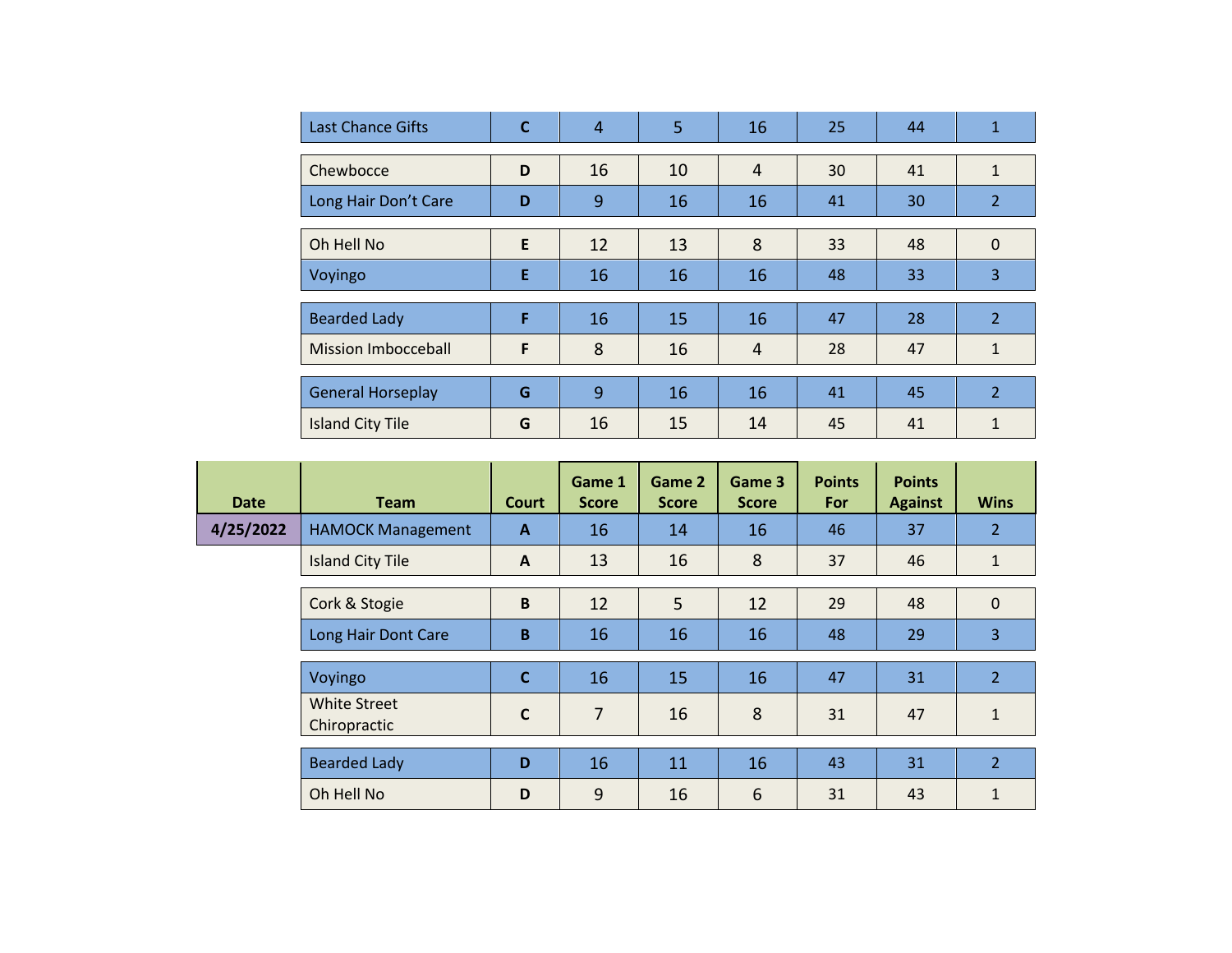| Chewbocce                   |   | 16 | 11 | 12 | 39 | 40 |  |
|-----------------------------|---|----|----|----|----|----|--|
| Mission Imbocceball         | F | 8  | 16 | 16 | 40 | 39 |  |
|                             |   |    |    |    |    |    |  |
| <b>General Horseplay</b>    |   | 14 | 16 | 16 | 46 | 36 |  |
| <b>Last Chance Gifts</b>    | F | 16 | 12 | 8  | 36 | 46 |  |
|                             |   |    |    |    |    |    |  |
| <b>Esky Rods</b>            | G | 16 | 16 | 16 | 48 | 30 |  |
| <b>Keys Armored Express</b> | G | 8  | 12 | 10 | 30 | 48 |  |

| <b>Date</b> | <b>Team</b>                 | Court        | Game 1<br><b>Score</b> | Game 2<br><b>Score</b> | Game 3<br><b>Score</b> | <b>Points</b><br>For | <b>Points</b><br><b>Against</b> | <b>Wins</b>    |
|-------------|-----------------------------|--------------|------------------------|------------------------|------------------------|----------------------|---------------------------------|----------------|
| 5/2/2022    | <b>Esky Rods</b>            | A            | 11                     | 16                     | 16                     | 43                   | 28                              | $\overline{2}$ |
|             | Long Hair Don't Care        | $\mathbf{A}$ | 16                     | 12                     | $\mathbf{0}$           | 28                   | 43                              | $\mathbf{1}$   |
|             | <b>Bearded Lady</b>         | B            | 12                     | 16                     | 16                     | 44                   | 27                              | $\overline{2}$ |
|             | Voyingo                     | B            | 16                     | $\overline{4}$         | $\overline{7}$         | 27                   | 44                              | $\mathbf{1}$   |
|             | <b>General Horseplay</b>    | $\mathsf{C}$ | 12                     | 13                     | 8                      | 33                   | 48                              | $\mathbf{0}$   |
|             | <b>Keys Armored Express</b> | $\mathbf c$  | 16                     | 16                     | 16                     | 48                   | 33                              | $\overline{3}$ |
|             | Cork & Stogie               | D            | 16                     | 12                     | $6\phantom{1}6$        | 34                   | 44                              | $\mathbf{1}$   |
|             | <b>Mission Imbocceball</b>  | D            | 12                     | 16                     | 16                     | 44                   | 34                              | $\overline{2}$ |
|             | <b>HAMOCK Management</b>    | E            | 16                     | 13                     | 16                     | 45                   | 38                              | $\overline{2}$ |
|             | <b>Last Chance Gifts</b>    | E            | 15                     | 16                     | $\overline{7}$         | 38                   | 45                              | $\mathbf{1}$   |
|             | Chewbocce                   | F            | 15                     | 16                     | 16                     | 47                   | 38                              | $\overline{2}$ |
|             | Oh Hell No                  | F            | 16                     | 9                      | 13                     | 38                   | 47                              | $\mathbf{1}$   |